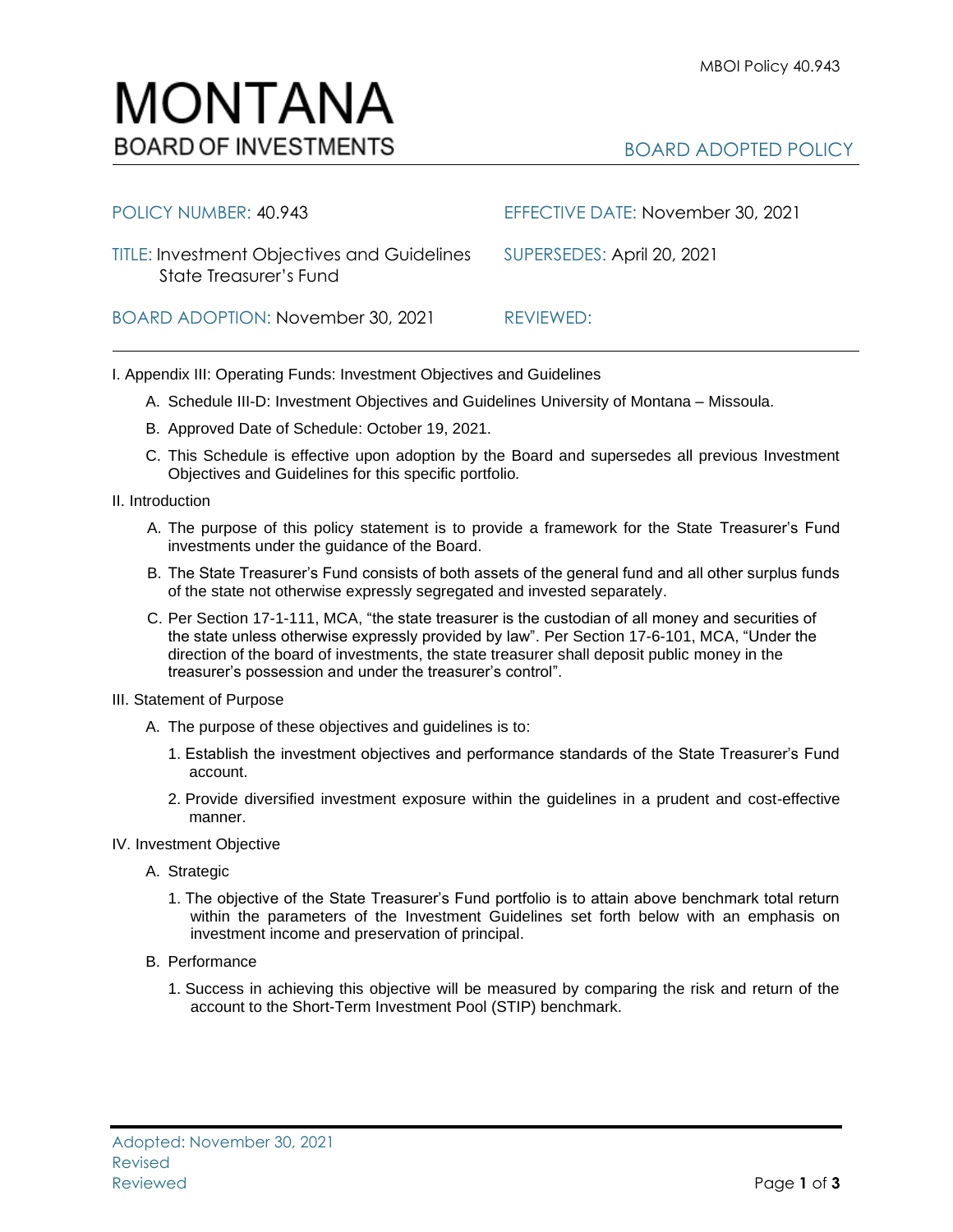- C. Time Horizon
	- 1. The State Treasurer's Fund is a permanent account. The Board expects to meet or exceed all objectives over a long-term investment horizon. Over shorter periods, the anticipated market volatility, and specific actions, including risk mitigation efforts of the Board may lead to unfavorable, but expected deviation from these objectives.
- D. Investment Guidelines
	- 1. The Board will have full discretion to manage the State Treasurer's Fund portfolio consistent with the investment guidelines stated below. Compliance with the following guidelines for permitted investments and other restrictions is the sole responsibility of the Staff. Any exceptions or compliance violations are to be reported to the Board at the next scheduled quarterly Board meeting.
- E. Permitted Investments
	- 1. The State Treasurer's Fund may only invest in the following:
		- a) STIP or any cash vehicle at the Custodial Bank.
		- b) Deposits held at the state's depository bank.
		- c) U.S. Treasury obligations.
		- d) Direct obligations of the U.S. mortgage agencies Fannie Mae (Federal National Mortgage Association) and Freddie Mac (Federal Home Loan Mortgage Corporation). These obligations shall consist of only the discount notes, notes and debentures of these two agencies and does not include mortgage pass-through obligations. Coupons may be fixed or floating rate.
		- e) Direct obligations of the Federal Farm Credit Bank and the Federal Home Loan Bank. These obligations shall consist of discount notes, notes and debentures with either fixed or floating rate coupons.
		- f) Short-term tri-party repurchase obligations (repo) with an approved primary dealer, the Custodial Bank, or the depository bank that are collateralized at one-hundred two percent (102%) of value with U.S. Treasury and U.S. Agency securities. Approved primary dealers will be the same as those dealers approved for repo investments made in STIP.
		- g) Fixed income obligations of other U.S. agencies or corporate entities that are directly guaranteed as to both principal and interest by the full faith and credit of the U.S. Treasury.
		- h) Any obligation purchased pursuant to the bond credit enhancement program of the Board as authorized pursuant to Board Resolution 219.
		- i) State general fund warrants per Section 17-6-212, MCA.
		- j) Investment in the Trust Fund Investment Pool (TFIP).
- F. Other Restrictions
	- 1. Securities and TFIP purchases are permitted only up to an amount equal to fifty percent (50%) of the lowest twelve (12) month average account balance over the past ten (10) year periods.
		- a) In the event the amount of securities and TFIP held were to exceed this threshold, sales are not required however additional purchases are prohibited until the test can again be met. Prudent sales are required should the amount of securities and TFIP exceed sixty percent (60%).
		- b) U.S. Treasuries held at the state's depository bank are not subject to the projected general fund balance restriction. These securities are held at the depository bank to provide emergency liquidity.